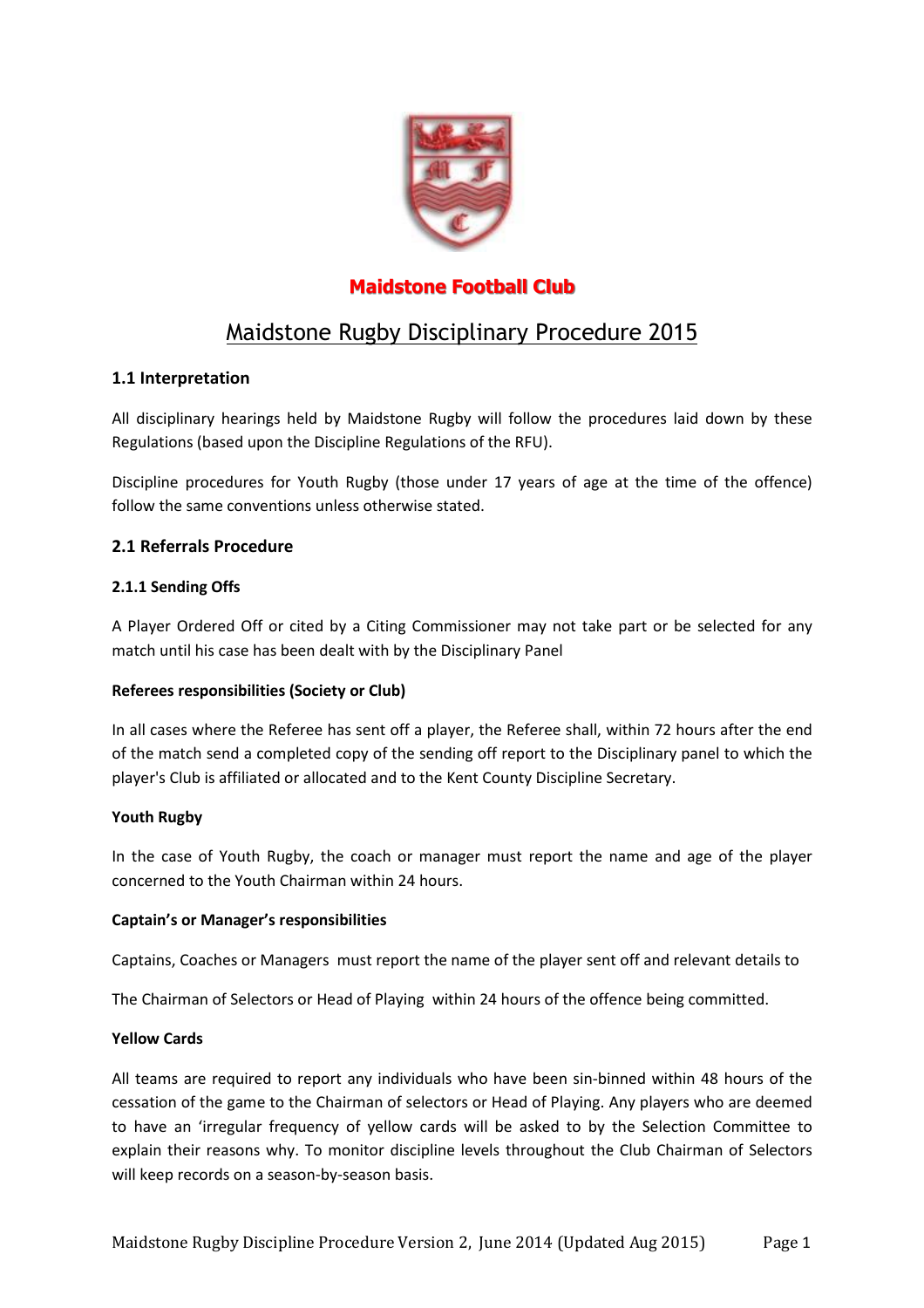#### **Undetected acts of foul play**

Maidstone Rugby actively encourages all players and Club representatives to report any incidence of foul play to the Head of Playing which has otherwise been undetected by the referee or officials. This must be made in writing providing the players name involved and the nature of the offence. Any resulting action will then be taken by the Discipline Committee in conjunction with any Clubs/Bodies from which the complaint was made.

#### **Acts of bad or unseemly behaviour**

Maidstone Rugby actively encourages all individuals to report any witnessed acts of bad or unseemly behaviour by any member of the Club to the Head of Playing or the Chairman of Selectors.

#### **2.3 Disciplinary Procedures**

#### **2.3.1 Disciplinary Panel**

All incidence of negative behaviour will be dealt with by the Disciplinary Panel made up of at least 3 of the following, either the Head of Playing or the Chairman of Selectors, Club President , Chairman or Secretary, and one other committee member, charged with the key responsibility of maintaining the standards of discipline within the Club.

#### **Youth Rugby**

There will be a Youth Disciplinary Panel comprised of the Youth Chair, Head of playing or the Chairman of Selectors and Club President and will follow the same format as in the senior section, although the age of the individual will be taken into account in terms of the way in which the hearing is conducted. For further guidance, go to:

http://www.kentrugby.org/7\_disciplinary\_hearing.html

#### **2.3.2 Procedures**

The hearing must be attended by the individual involved and/or an appropriate representative.

#### **Before the Hearing**

A date must be set within 5 working days of the reporting of the alleged incident.

Write formally to the individual involved and advise them of the date set for the hearing and the procedures involved. In the event that the original date is not suitable, then an alternative must be agreed within 24 hours.

Collate all the necessary information to be circulated ate least 24 hours before the hearing to the Disciplinary Panel.

#### **Process at Hearing**

Make the individual as comfortable as possible – remember this is not a court of law